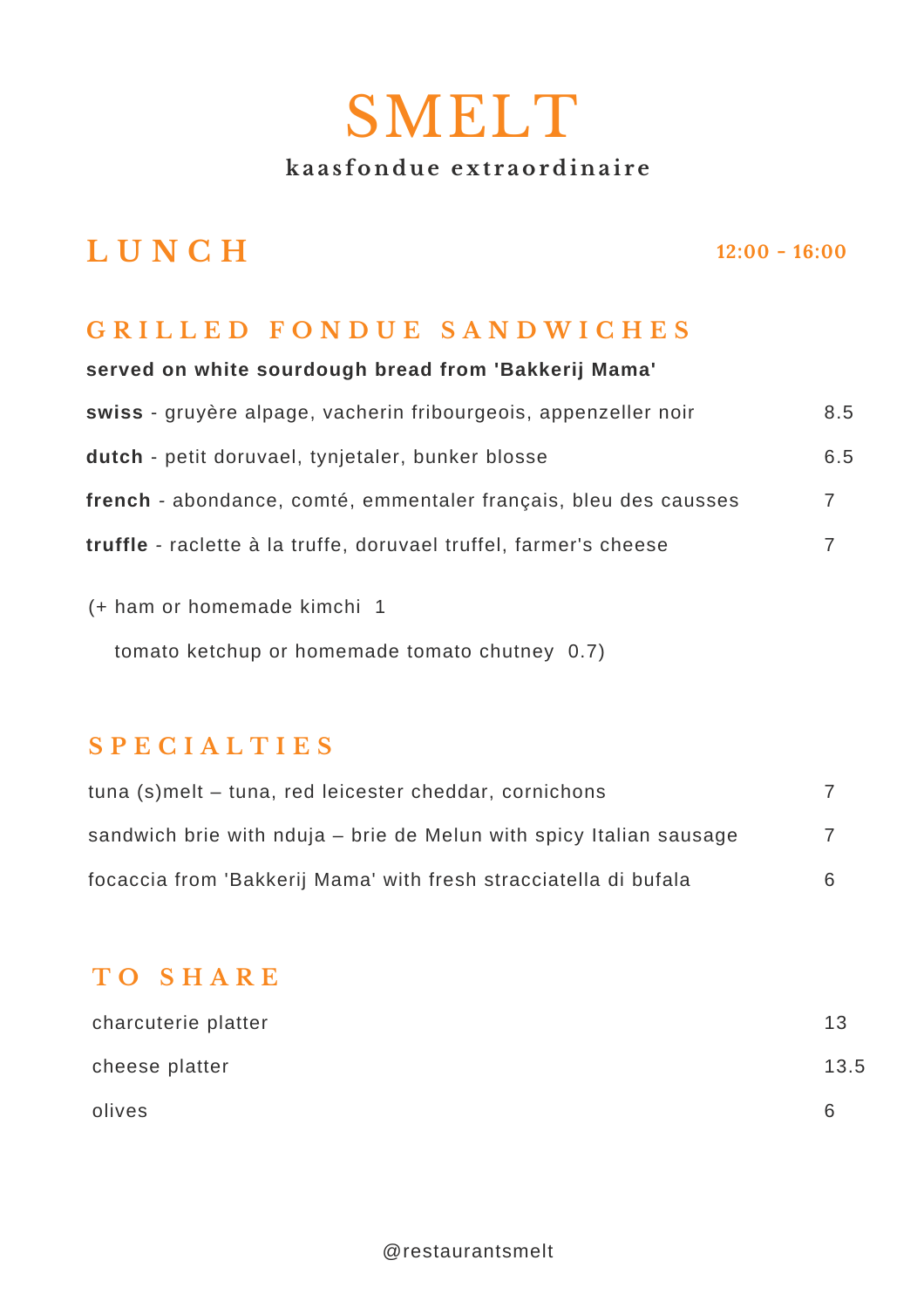# SMELT

## **ka a s fo n d u e ext r aordi n a i r e**

| ENTRÉE                                                                    | from $17:30$ |      |
|---------------------------------------------------------------------------|--------------|------|
| smoked butterfish on pickled fennel and red onion                         |              | 9.5  |
| pomme caviar from 'Steurhoeve' with crème crue                            |              | 11.5 |
| little gems with caponata - stracciatella, orange - asparagus, dill-lemon |              | 8    |
| oeuf mayonnaise à la truffe                                               |              | 5    |
| focaccia from 'Bakkerij Mama' with artichoke tapenade                     |              | 6    |
| charcuterie platter                                                       |              | 13   |
| olives                                                                    |              | 6    |

## **C H E E S E F O N D U E**

| served with fresh seasonal vegetables and bread from 'Bakkerij Mama'   |    |
|------------------------------------------------------------------------|----|
| swiss - gruyère alpage, vacherin fribourgeois, appenzeller noir        | 24 |
| dutch - petit doruvael, tynjetaler, bunker blosse                      | 20 |
| french - abondance, comté, emmentaler français, bleu des causses       | 22 |
| truffle - raclette à la truffe, doruvael truffel, farmer's cheese      | 21 |
| funky falcon beerfondue - montfoortse, gatenkaas, old belegen beemster | 20 |

#### **P L A T P R I N C I P A L**

| ravioli filled with ricotta and peas, in butter of lemon and mint | 18 |
|-------------------------------------------------------------------|----|
| salad of grilled watermelon, Skeapswit (dutch feta) and pistachio |    |

## **D E S S E R T S**

| fresh strawberries with amaretto sabayon             |      |
|------------------------------------------------------|------|
| chocolate mousse with caramelized pecans             | 8    |
| dolci baci (Italian almond cookie) with coffee / tea |      |
| cheese platter from 'De Kaaskamer van Amsterdam'     | 13.5 |

@restaurantsmelt